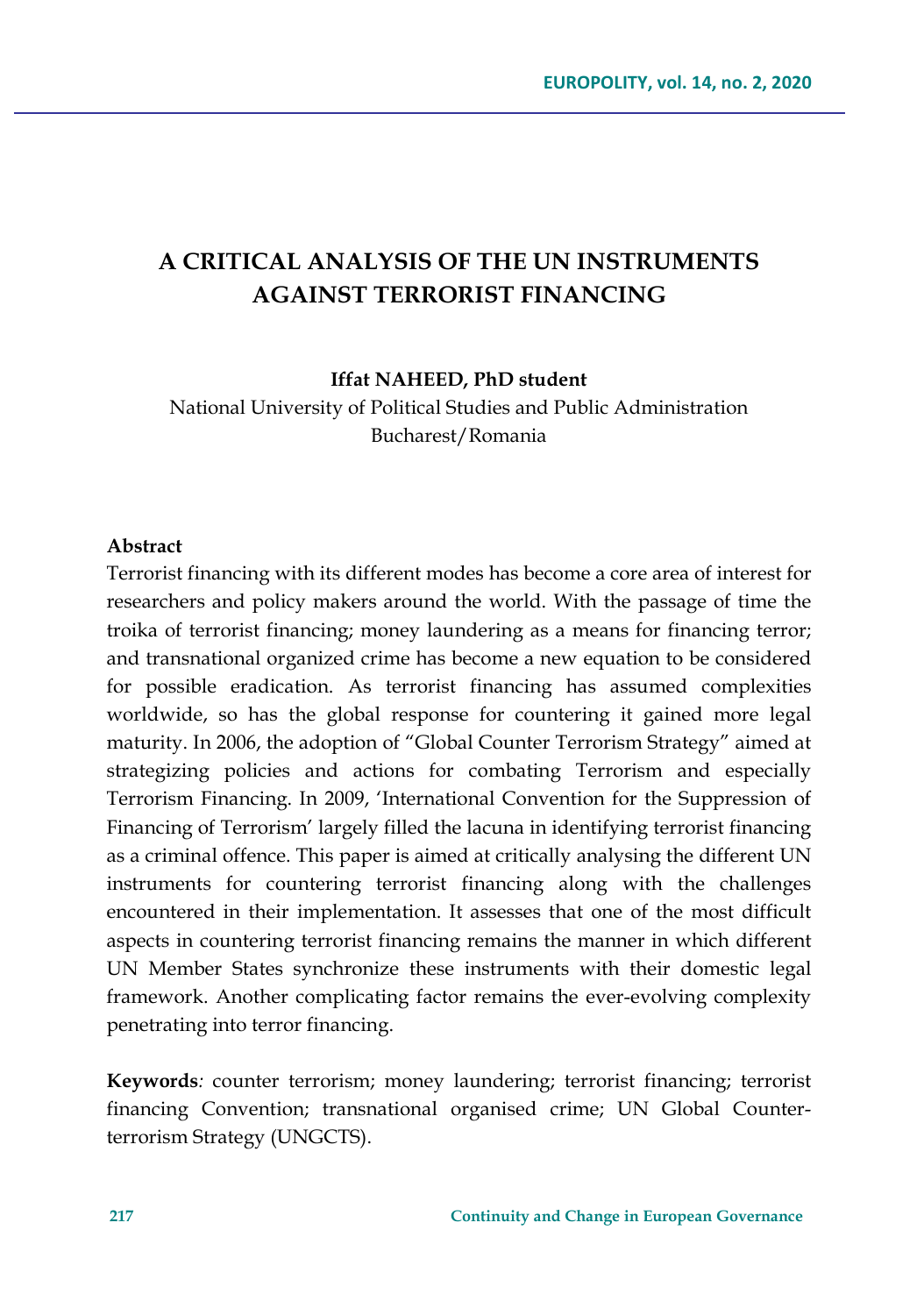# **1.INTRODUCTION**

This paper analyses some critical areas of terrorist financing and different UN instruments devised to address this grave challenge. Briefly introducing the term "terrorist financing" and an overview of the recent situation created by the issue of terrorist financing, the paper throws light on the difficulties in terms of defining "terrorism" and its impact on the counter terrorist financing measures. It also undertakes a brief discussion on different modes of terrorist financing and techniques used by terrorists for collecting, storing and moving the funds to be utilized in financing of terrorist activities. This study further focuses on the nexus between terrorist financing, money laundering and organized crime. The financing of some terrorist organizations like Al-Qaida and ISIL is also described briefly. The main focus of the study is Counter terrorist financing efforts from United Nations through its different instruments. The major shortfalls and challenges in the implementation of obligations and provisions of UNSC devised instruments and risk assessments related to their implementation are also analysed critically. For the purposes of this study, qualitative research methodology has been adopted where a critical review of different UN resolutions and mechanisms has been undertaken.

In fact, the efforts to counter terrorism should be formulated in a way to meet the threat effectively. It seems obvious that if the threat of terrorism has attained a globalized nature, the counter terrorism efforts should also be global. In this way it might be anticipated that counter terrorism policy tasks like intelligence operations, law enforcement, use of military powers and more specifically the financial controls should be pursued multilaterally in a more cooperative way. So, the extent and level of this multilateral cooperation specifically through the platform of United Nations along with its successes and failures provides the main background of this article. For this purpose, I have discussed the cooperation in terms of counter terrorism chronologically. By analysing the patterns of cooperation among states on discrete tools of counter terrorism policy, a mixed approach is observed discerning the following trends. The degree of multilateral cooperation can vary over time as well as with different aspects of counter terrorism policy as some of its tools require a low level of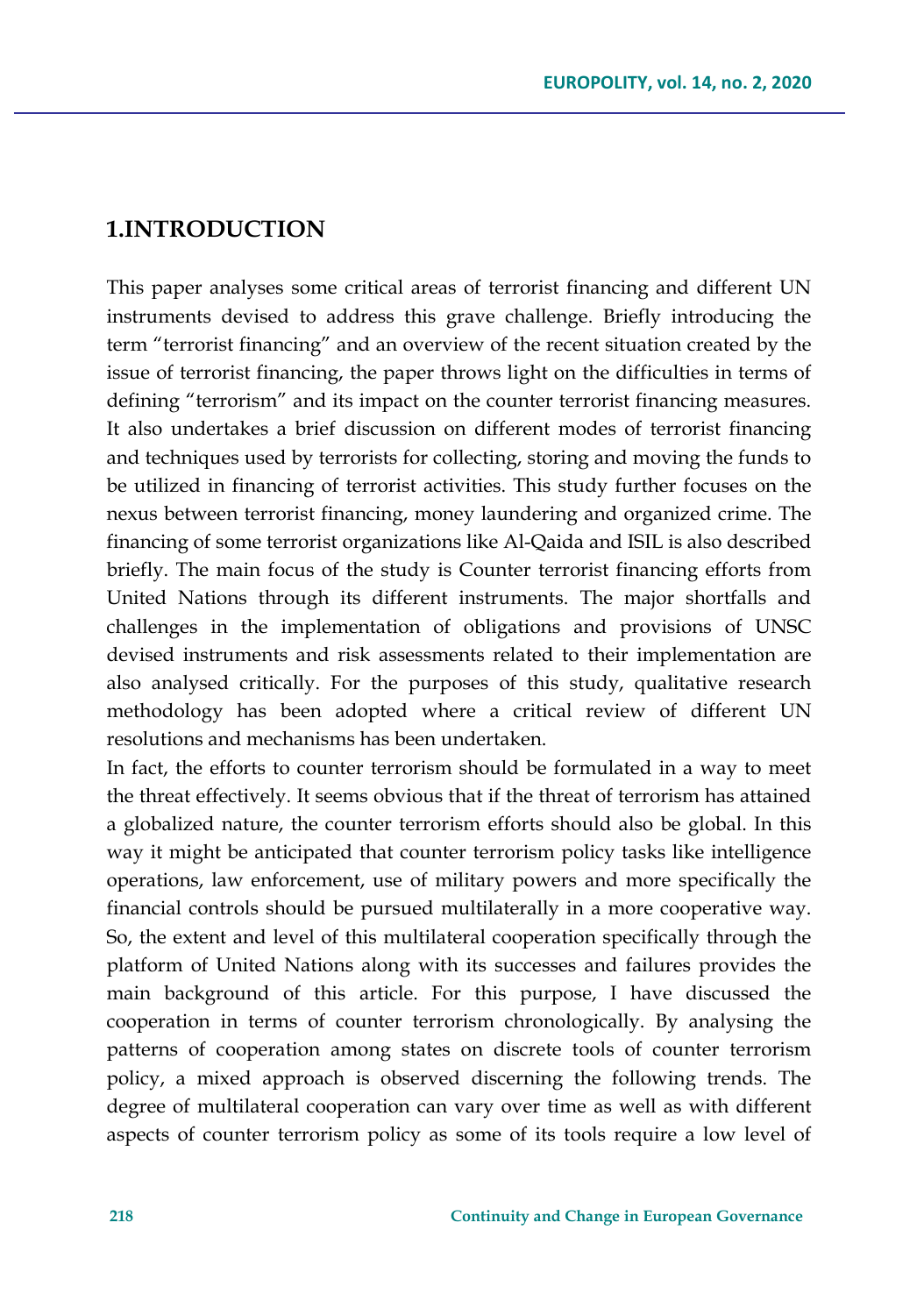multilateral cooperation because of the involvement of many actors like law enforcement agencies and national-level intelligence. This study shows that a high level multilateralism is utilized in the field of counter terrorism financing in the post 9/11 period and the existing institutions and organizations particularly United Nations have been adapted to enhance the targeted tasks.

In regard to the multilateral cooperation, this study is built on an "analytically eclectic" approach utilizing realist, liberal and constructivist theories. For realists, multilateralism yields from the process of contestation among states as states tend to pursue narrowly defined national interests and assume that other states may benefit more from cooperation. Liberals believe that cooperation has positive prospects. They consider multilateralism being a solution to the common problem despite the states being self interested actors. According to constructivists, multilateralism is considered an outcome of shared principles and interests that states internalize as norms. Though, none of the above approaches fits perfectly and concept of multilateralism in case of counter terrorism seems more political in nature, the significance of cooperation cannot be denied. In this situation when states do not tend to act multilaterally, the cases of successful cooperation can be interpreted on the basis of theories of IR. Multilateralism being a contested concept among the scholars can be better explained on the basis of theoretical approach of the analyst whether constructivist, liberal or realist. Constructivist arguments interpret that cooperation is possible in specific fields of counter terrorism policy and issue area experts who cooperate by sharing their professional skills and knowledge in highly specialized domains, which is more evident in the field of counter terrorist financing (Romaniuk 2010).

Keohane (2009) defines multilateralism as "the practice of coordinating national policies in groups of three or more states through ad hoc arrangements or by means of institutions", which is a liberal-institutional interpretation of international cooperation. This article reflects the liberal-institutional approach more than the realist and constructivist approaches. However, realists are totally skeptical to Keohane's idea due to security dilemma and anarchic nature of international system and they take cooperation as an exception instead of rule. For realists, multilateral cooperation is imposed, contested and results in forum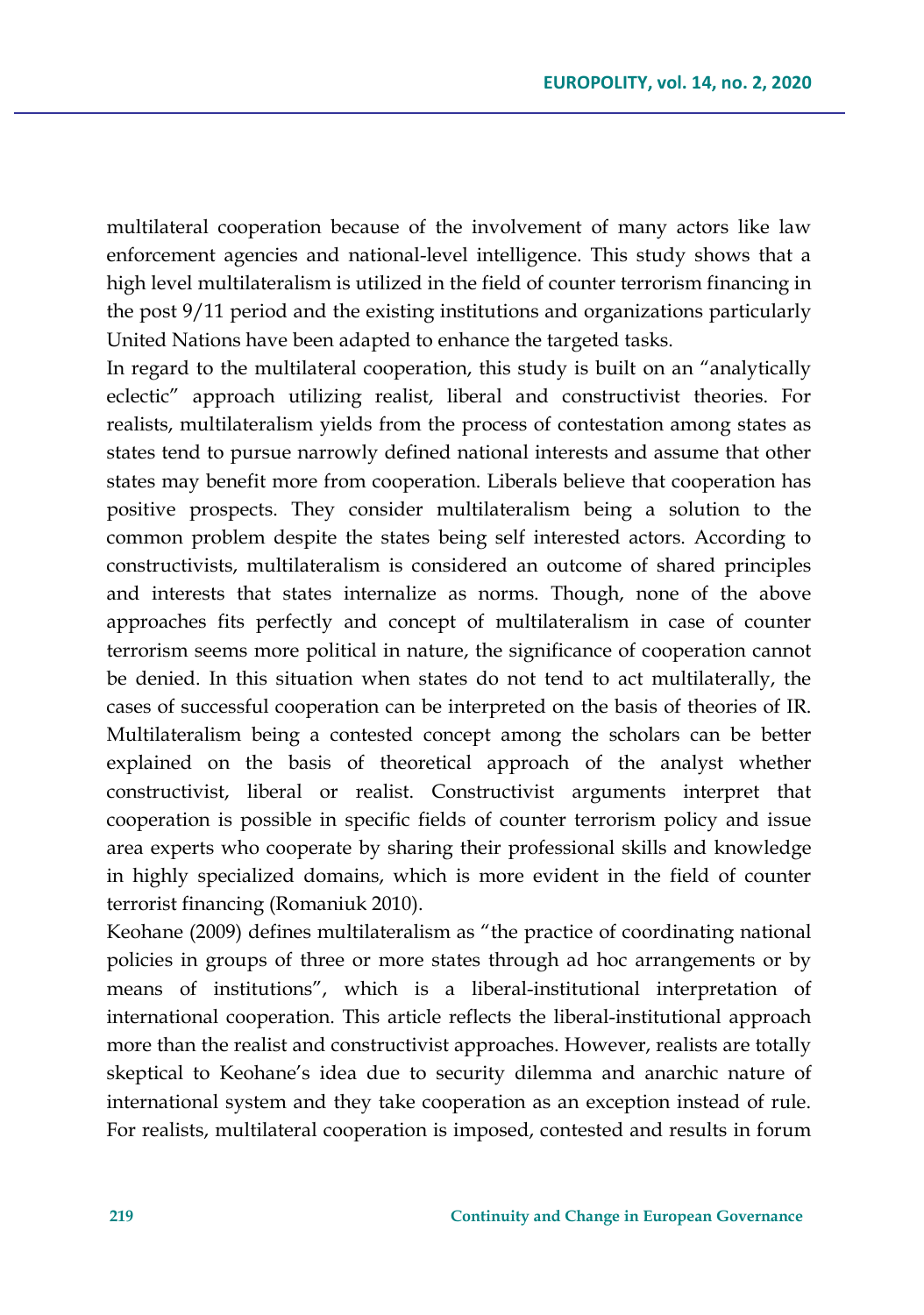shopping. Liberals believe in emergence of regimes which is a form of multilateral cooperation through the use of game theory even in the presence of "Prisoner's dilemma". So, liberals support the idea of multilateral cooperation as shared benefits through existing institutions like United Nations in case of counter terrorist financing.

Terrorist Financing is the main tool for the terrorist groups to prosper and therefore needs to be countered efficiently to combat terrorism in a successful manner. With the passage of time, terrorists have evolved their capabilities along with diversification of the sources of their funds and instruments to transfer them around the world. A strong political commitment at all levels and coordination among law enforcement institutions as well as financial intelligence entities is required to effectively counter the challenges posed by terrorist financing. The transnational nature of terrorist financing makes it essential to be analysed and assessed from a global perspective. The terrorist threat has a direct impact on security. Resultantly, an international approach is obligatory for countering terrorism and terrorist financing (UNODC 2018). There are thirteen UN conventions and protocols against terrorism; however, there is no single universally adopted definition of terrorism (Realuyo 2011).

Given the global nature of contemporary terrorism, it is vital to ensure uniform international implementation of Counter Terrorist Financing (CTF) measures. However, this does not seem to be an easy task due to the never-ending debate about defining the terrorism, which has complicated both academic research and CTF efforts at international level. Due to the divergence found in organizational forms of terrorist groups and the methods they use for collecting, moving and saving their funds, it has become a Global challenge to counter terrorist financing completely and effectively. Before 9/11, terrorist activities were financed locally (i.e. at national level) by donations and criminal activities or internationally sponsored by some States in pursuit of their specific foreign policy agendas. The post 9/11 progress and coordination among terrorist groups globally has made them achieve the status of self supporting 'nomadic terrorist networks' that can operate between different jurisdictions and carry out their operations through active cells located in another region. These financial safe havens have caused complications in counter terrorist financing efforts. To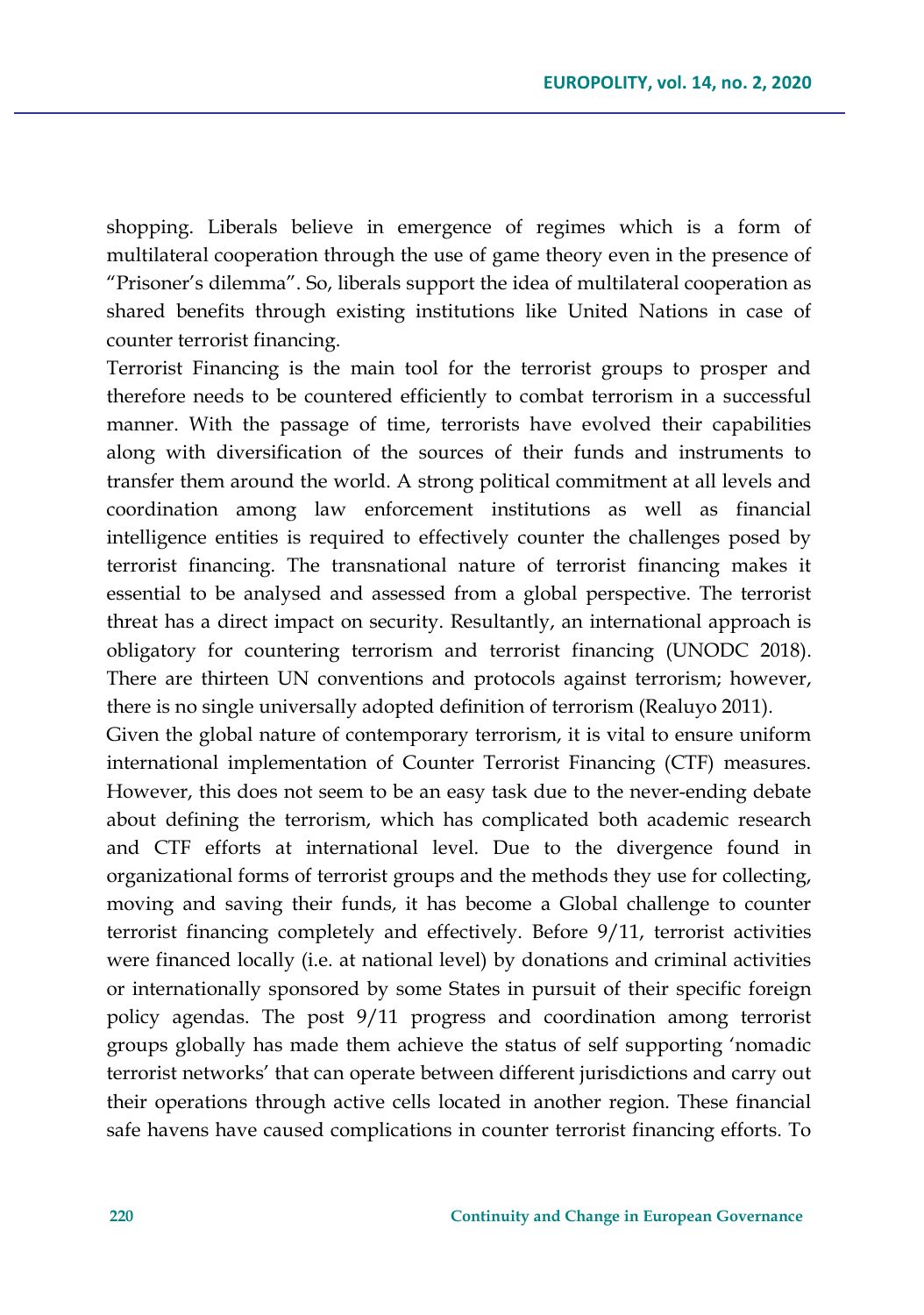drain out the finances of terrorists and their groups, 'Smart Sanctions Model' by UN Security Council has shaped CTF efforts worldwide with successes to a large extent (Bures 2012).

The 'smart sanctions' or 'targeted sanctions' are the corner stone of UN strategy to 'breach the state veil' and identify the individuals to bring them to justice. There is no broadly accepted definition of 'targeted sanctions' but these include the measures inter alia freezing of assets, limitation of access to foreign financial markets, trade restrictions on arms and luxury articles, flight bans, restrictions on visas, international travel bans, and restrictions on educational opportunities in compliance with UN Security Council Resolutions for specific individuals while avoiding their impact on the rest of the population in the "targeted State" (Shillito 2015).

### **2.DIFFERENT MODES OF TERRORIST FINANCING**

Financing is essential for terrorist organizations and therefore suppressing the terrorist financing can effectively hinder the activities of terrorists. The terrorist activities can be either operational (surveillance, rehearsal, preparation, final attack etc.) or supportive (radicalization, recruitment, fund raising, training and travel etc) (Realuyo 2011). Different phases of terrorist financing process include the acquisition and extraction of finances from various sources, accumulation and security of funds during the planning and preparation of their utility and transfer of funds to the target spot when required. There have been different modes and techniques that are used by terrorists to acquire the funds and conceal their activities (OECD 2019).

The sources of funds used in the above context could be through use of apparently legitimate i.e. in the form of direct donations by individuals and organisations or explicitly illegal in the form of earnings from criminal activities. The sources of funding employed for terrorist activities may include inter alia donations from NGOs, welfare entities and foreign countries in form of salaries, welfare donations and business revenues. Under this category, individuals are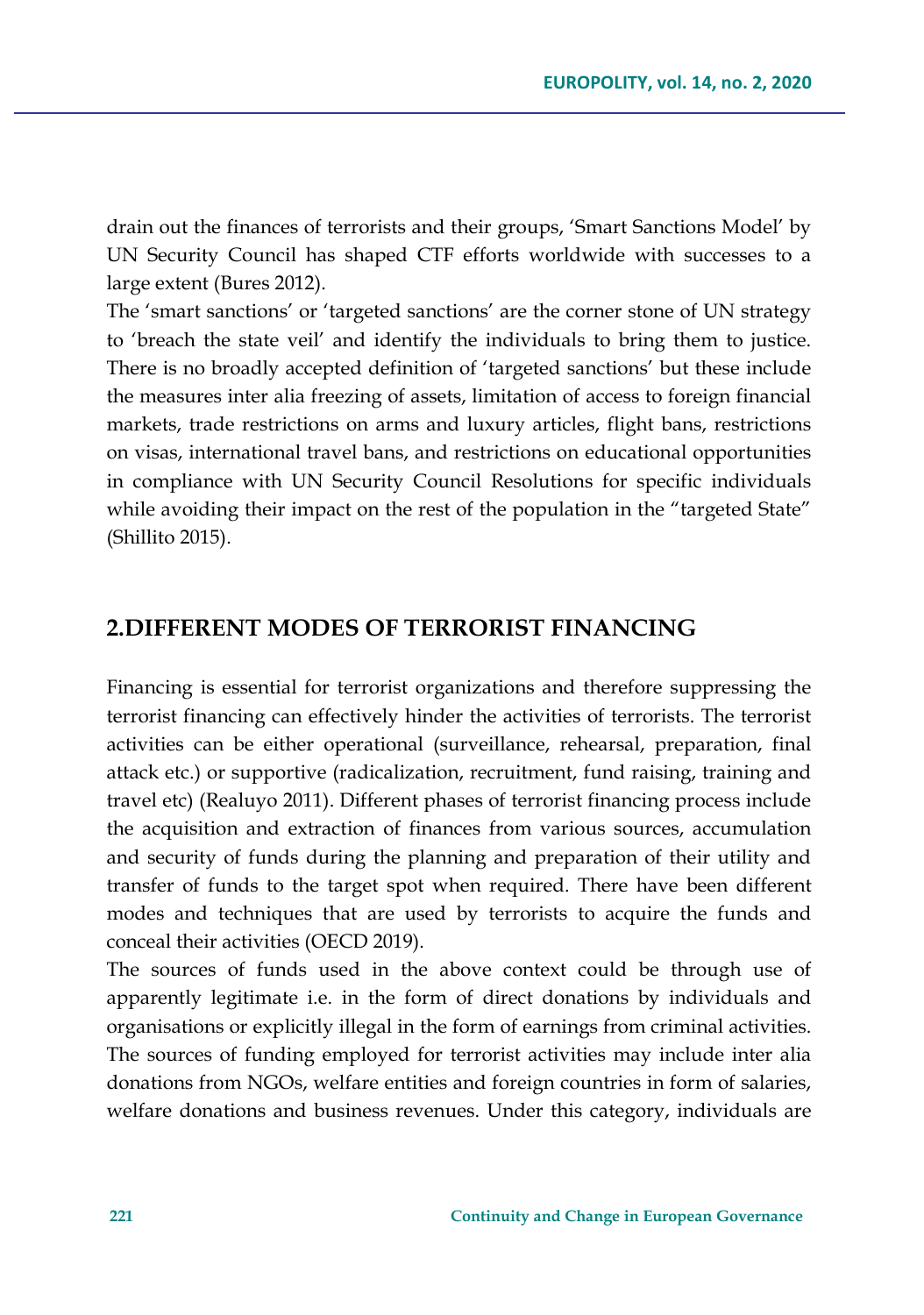persuaded to make donations from their personal or family sources of income on small scales in their neighbourhood communities or places of worship. However, fund raising on large scales is performed via internet which is achieved by making appeals on social media etc. Many Governments encourage the charities by allowing their taxpayers to deduct a percentage of their donations and the money trail becomes unidentifiable if the donations are done through cash transactions. So, the source, movement and the usage ofsuch funds cannot be tracked easily (OECD 2019).

The sector of funding and donation on call for "help the underprivileged" is very appealing and highly vulnerable for misuse and provides the major source for accumulating revenues to finance the terrorist organisations in performing terrorist activities which can range from a few thousand dollars to gigantic amounts. Some charity raising organisations have a global status and are working in collaboration with some other groups which are located near conflict areas where terrorist organisations may be more active. (OECD 2019). According to a report on Money Laundering typologies by Financial Action Task Force (2002–2003), some charity organisations served as a cover for transferring funds to support terrorist activities, on an international basis, in addition to serving as a direct source of income. According to the US Department of Justice, the Global Relief Foundation which was a charity organisation, sent more than 90 percent of its donations abroad and had connections to and provided assistance to individuals associated with Osama bin Laden, the al Qaeda network, and other known terrorist groups (Realuyo 2011).

Terrorist financing has made a direct linkage to Organised Crime as Funds are also collected through criminal activities which include fraud, drug trafficking, white collar crimes, extortion, State sponsorship and cyber crime. Foreign fighters and even native violent extremists tend to exploit public assistance programs and show fabricated reimbursements. These criminally earned assets are transferred through money laundering before being consumed in actual terrorist activities. Terrorist organisations also tend to confiscate large areas of public assets and natural resources within a territory. The resources like natural gas, mineral deposits, gemstones and precious metals then provide funds for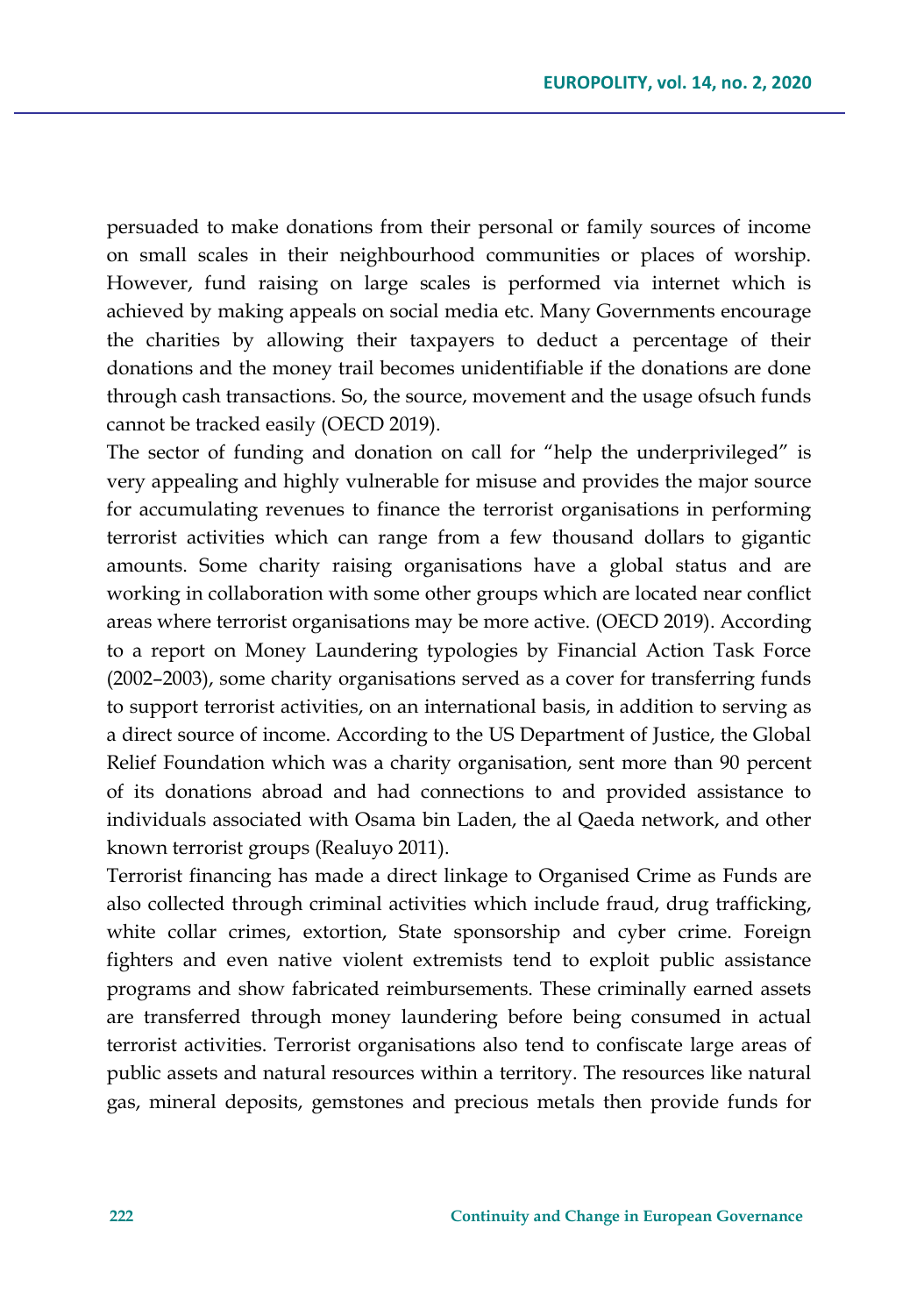terrorist activities by proceeding through black market which may be located outside of the territory where terrorists are positioned.

# **3.MOVEMENT OF FUNDS**

All the funds collected through aforementioned sources can be stored not only in bank accounts but also in the form of pre-paid cards, valuable commodities such as used vehicles, gemstones and precious metals, art and agricultural products and crypto currencies. These funds are transferred through banking and financial sectors; licensed money service; remittances; informal value transfer systems like Hawala; and bulk cash smuggling as well as in form of foreign exchange and valuable goods. In case of Terrorist Organisations, the funds are used for administrative purposes; acquisition of weapons and related materials; media; messaging; recruitment; training; and financial support of the families of terrorists. Such finances are also utilised for travel of foreign fighters; their passport and visa costs; as well as maintaining their survival and trainings (OECD 2019).

Bulk cash smuggling and cash couriers an appealing mode of financing as US dollar being international currency can be easily converted. In this mode of cash transfer, the money trail cannot be traced easily because there is no documentation, written record keeping or third party involvement and it ensures complete control on cash movement by the terrorists. However, there is a risk of stealing on the way of courier and border control checking as well as involvement of informers (Realuyo 2011).

There is a type of alternative remittance system available that facilitates terrorist organisations called hawala. This informal banking system was traditionally used by expatriates labourers and traders and based on extensive connections like family relations and regional affiliations. These transfers take place through nonbank money services and prove to be efficient and cheap. The money is received to make an equivalent value payable to a third party who is located in another geographical area. Reportedly, Albarakat informal banking service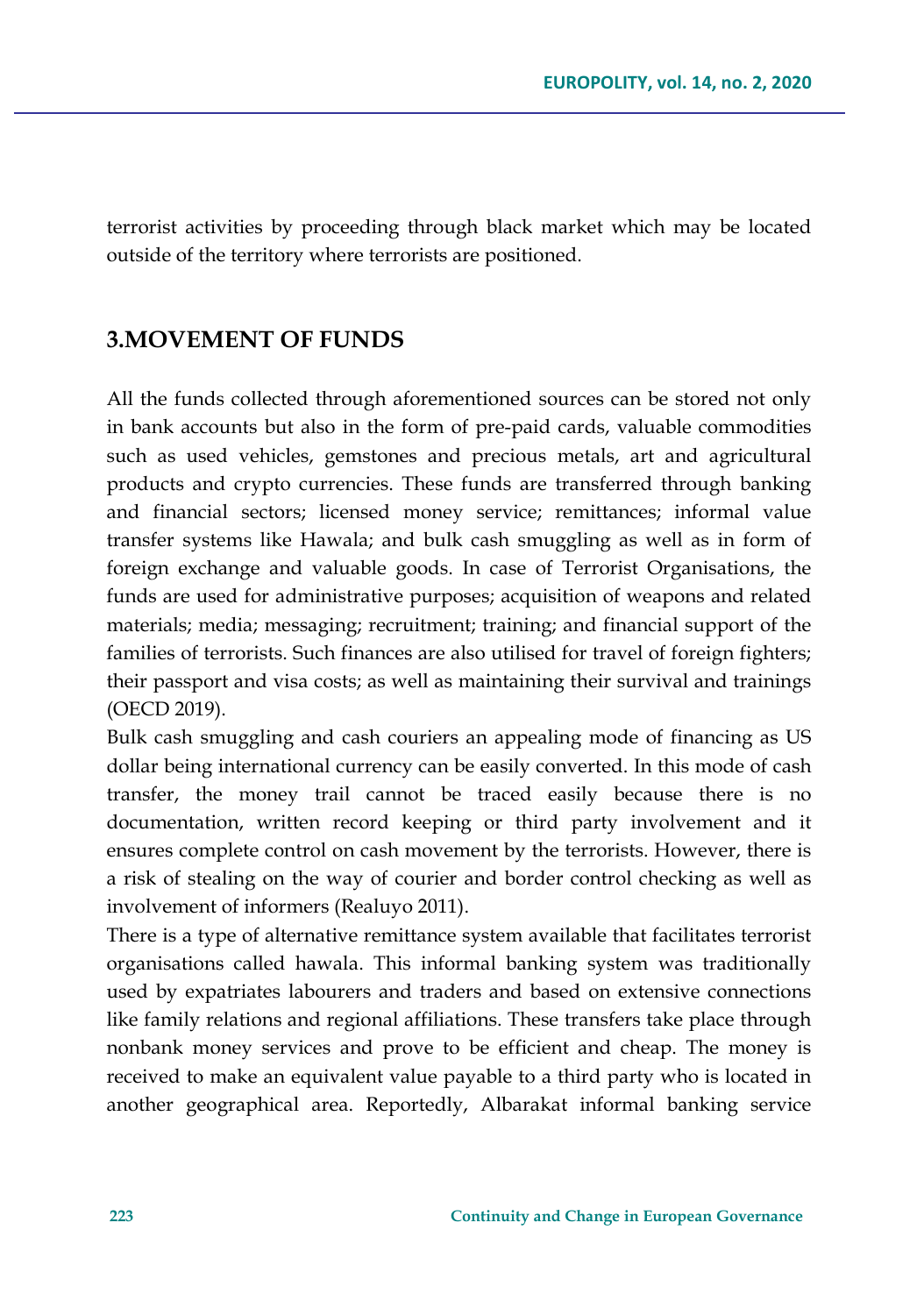facilitated Al-Qaida in Afghanistan. Informal Banking System proved to be challenging in countering terrorist financing (Realuyo 2011).

3.1.Linkage between Terrorist financing and Money laundering

Money laundering and terrorist financing are considered to be the offences that can possibly be interconnected specifically in the situation when funds transferred to terrorist organisation are "laundered" funds. So, money laundering and terrorist financing both have same features and typologies like secrecy and mobility, but the direction and timings of transactions are different. However, the concealing feature is not a part of terrorist financing up to the phase when funds are used.

Most evidently, efforts for countering the terrorist financing resemble the efforts for reduction of the money laundering. In both cases the rationale is same. Terrorists cannot operate without financial resources like other criminals so by limiting the available resources through CTF measures may control some attacks from taking place or atleast reduce the impact of attacks (Bures 2012).

3.2.Financing of different organizations

The terrorist organisations like Al-Qaida and ISIS have diversified their ways of financing with the passage of time essentially due to different evolving counter terrorist financing efforts. According to records Al-Qaida started working as an organised-criminal organisation and developed a complex system of financial management. It engaged itself in black market fuel sales, sales of stolen articles and also large scale embezzlements. Before 9/11 attacks, the primary source of funds for Al-Qaida was external donations extracted through benevolent charities. As external donations continue to be part of the cause for a number of al-Qaeda affiliates, they are pursuing more diverse charity tributaries and are increasingly drawing funds locally. It is estimated that Al-Qaeda has obtained about \$100 million in compensation for kidnapping (2008-2014) (Bauer 2017).

In Iraq and Syria, ISIS took over a large area of territories by taking advantage of several pre-existing dynamics. They invaded masses of natural resources and a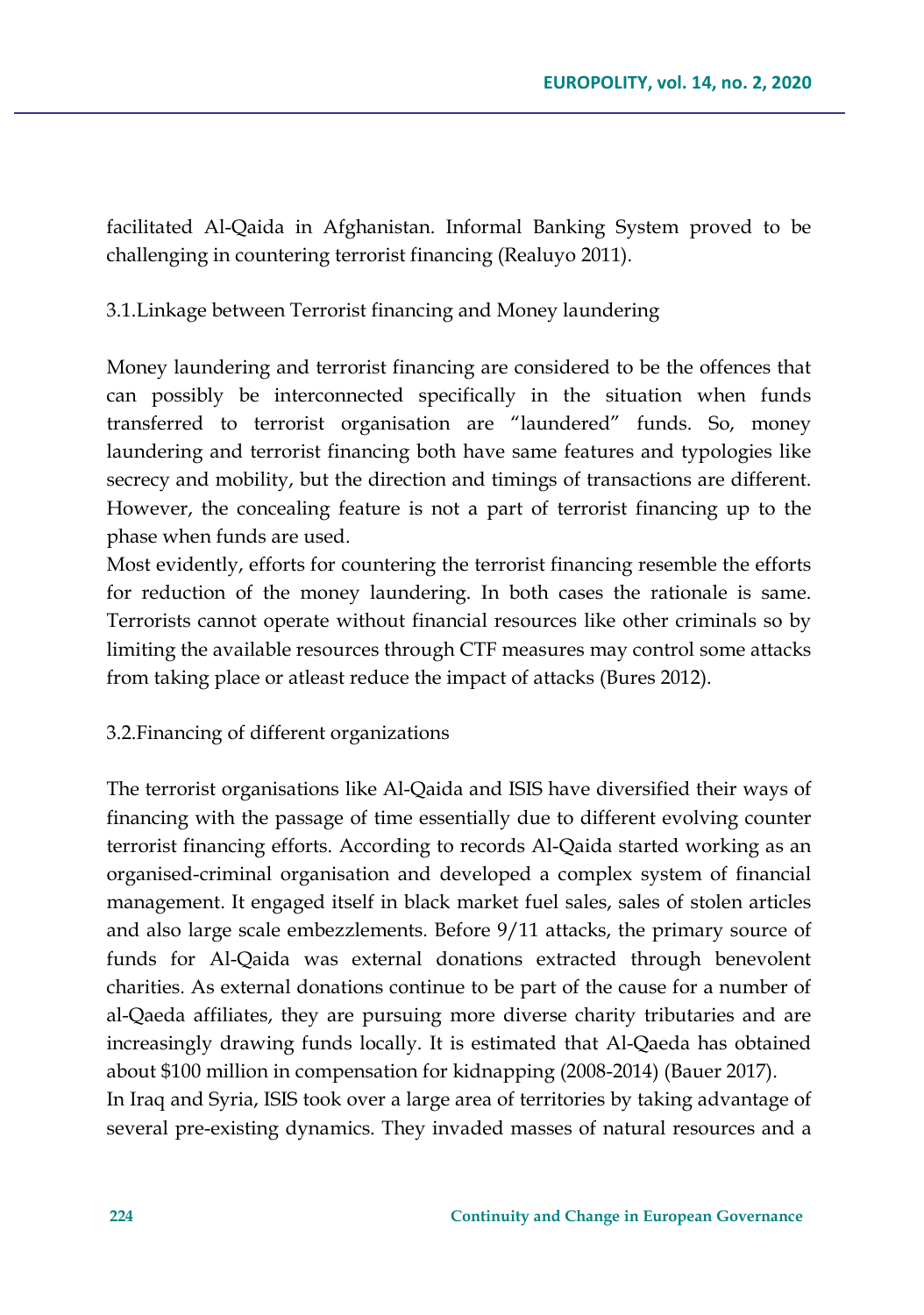large population for economic activity, created smuggling networks and indulged in robberies of banks and valuable goods like machinery and weapons. It emerged as a source of serious concern for international community owing to the presence of its different franchises in eight countries across the Africa, Asia and Middle East in 2014. Most of these franchises were in fact in existence prior to ISIS and were primarily financed through crime, smuggling, extortion, and kidnapping for ransom. Some of these entities were motivated to affiliate themselves with the ISIS for additional resources in which it could not reportedly succeed (Bauer 2017).

The financial trail of 9/11 attacks by Al Qaida exhibits how the hijackers living between common people achieved their goal. The 9/11 commission report showed that the whole plan charged Al-Qaida with approximately 400,000– 500,000 US Dollars. Around 300,000 US Dollars were deposited in US bank accounts in the name of nineteen hijackers. Al-Qaida provided the funds to the hijackers in US through wire transfers from overseas and transport of traveller's cheques. The hijackers then used the US banking system to make the transactions which shows that the existing banking system was not designed to identify or disrupt the transactions.

# **4.UN INSTRUMENTS AGAINST TERRORISM FINANCING**

With the evolution of terrorist financing modes and techniques, the responses from the international community to prevent such threats also need adaptations. Following the 9/11 attacks in the US, the continued struggle of counterterrorist financing focused on identifying the sources of funds and disrupting the donors. In this manner, United Nations is playing a great role in deterring charity organizations from exploitation and diversion of funds to sustain terrorist causes. In order to adopt the best practices on international level, substantial efforts have been made. All the Member States under the flag of United Nations are gathered to make the international financial system impenetrable for terrorists financing activities. Most of the efforts in this regard are linked to enhancing awareness about the risks involved in supporting and financing of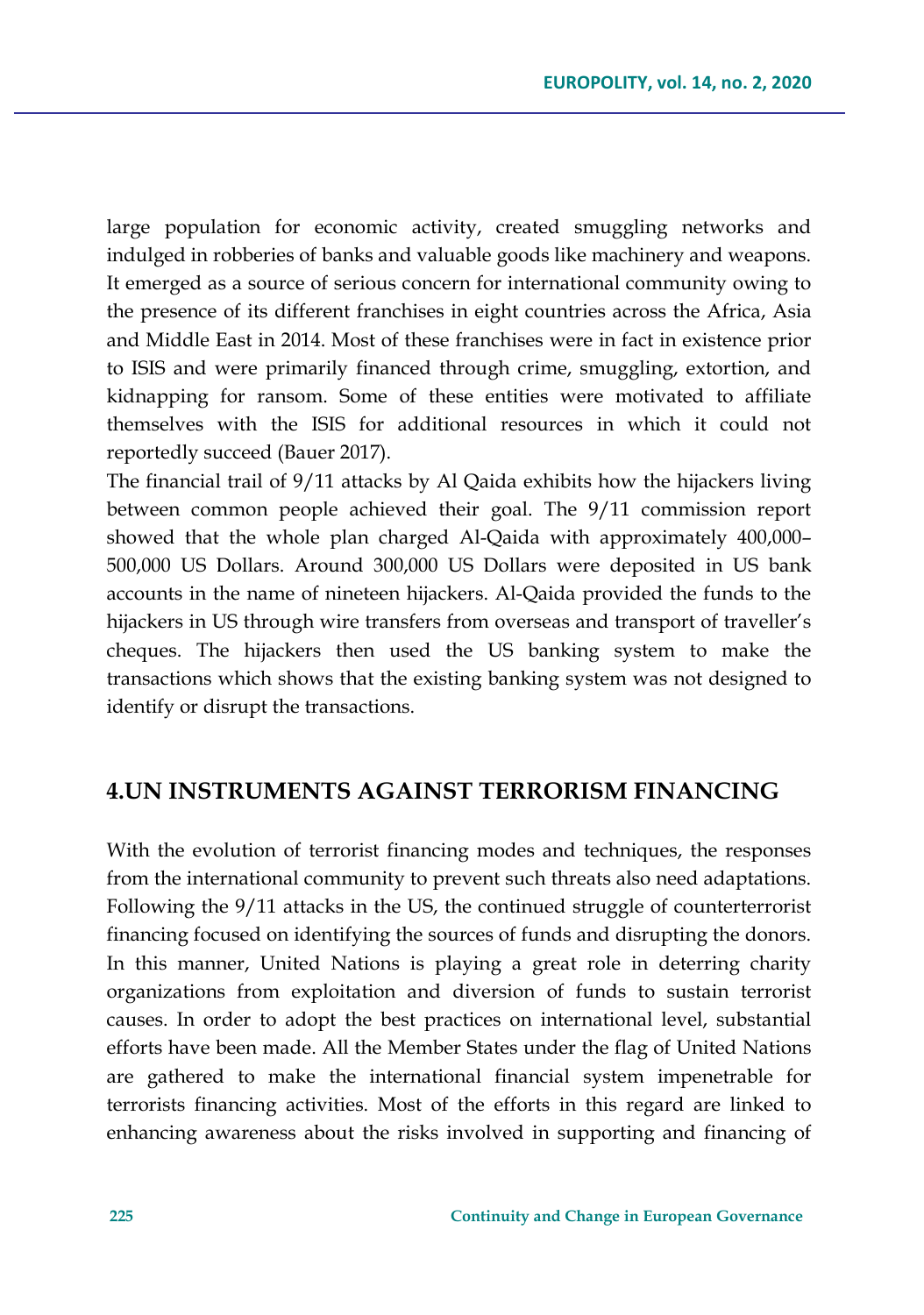terrorists. Despite the risks of retaliation, the Member States are expected to implement paradigms of high-risk jurisdiction, applying sanctions and sharing important information to restrict the terrorists from earning, saving and transferring their assets (Bauer 2017).

The issue of Terrorist Financing has been at the core of UN's agenda as it is evident since the adoption of the International Convention for the Suppression of the Financing of Terrorism (Nations 1999) and UN Security Council resolution 1373 (Council 2001). UN General Assembly assigned the Ad Hoc Committee with formulating a draft as there was an urgent need to enhance international cooperation regarding the countering of terrorist financing. The question of how an ancillary act of financing could be regarded as crime of terrorist financing was intended to address by proposing the draft for this resolution. The approaches of treating terrorist financing as an ancillary form of participation in the offence of terrorism, criminalizing only the acts of financing of terrorist groups and to consider terrorist financing as an independent crime were the main proposed approaches (Tofangsaz 2018).It finally led to the adoption of the UN International Convention for the Suppression of the Financing of Terrorism in 1999.According to this Convention, the Member States could prosecute direct or indirect financing of terrorist acts on their territory (Nations 1999). The Convention defines the crime of terrorist financing as an offense committed by any person if "that person by any means, directly or indirectly, unlawfully and wilfully, provides or collects funds with the intention that they should be used or in the knowledge that they are to be used, in full or in part, in order to carry out an act, intended to cause death or serious bodily injury to a civilian, or to any other person not taking an active part in the hostilities in a situation of armed conflict, when the purpose of such act, by its nature or context, is to intimidate a population, or to compel a government or an international organisation to do or to abstain from doing any act"(Nations 1999). So, the Convention imposed an international obligation upon States to identify a set of terrorist related offences as crimes in their domestic laws (Al-Khulaifi 2018).

UN General Assembly had to formulate several subsidiary bodies due to increase in terrorist activities and evolution of new and advanced techniques of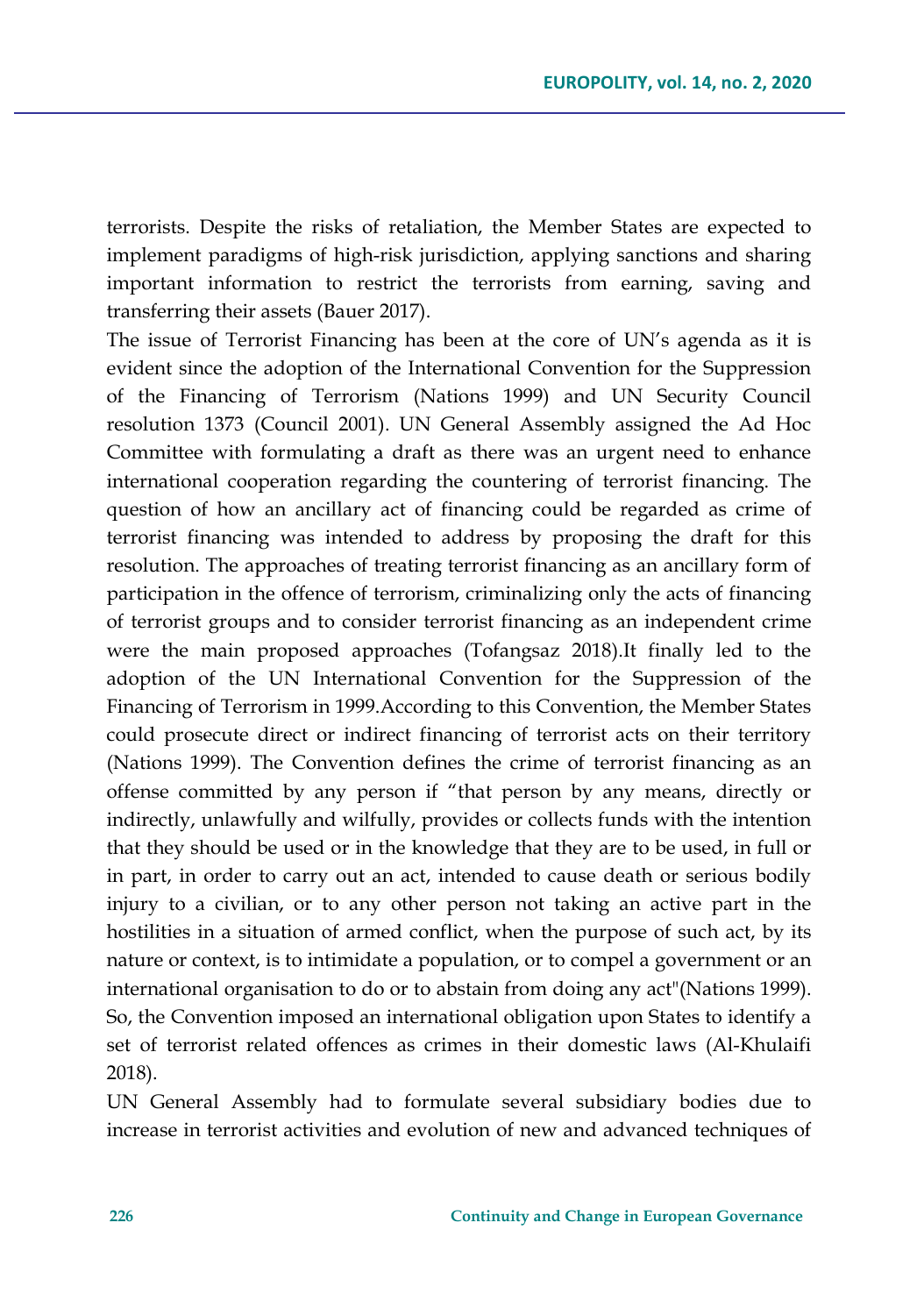terrorist financing and support. It also adopted "the Global Counter terrorism Strategy (UNGCTS)" which has huge significance in the efforts aimed at countering terrorism and suppressing all the aspects linked with it such as financing and supporting the terrorists and their activities, within the territories of States and through cooperation at regional and global levels. UNGCTS comprising four sets of measures emphasized on the coordinating role of United Nations for the international community. In order to prevent terrorist financing, drug trafficking and weapons of mass destruction, it emphasizes a need of intergovernmental cooperation and also the supervisory role of the UN Security Council in implementing the obligations concerning counter terrorism and combating terrorist financing. The need for enhancing the cooperation between States and organisations regarding financial systems like World Bank and International Monetary Fund, continuous strategy analysis and dealing with identified shortcomings in implementation of measures, to counter terrorist financing most effectively, was also focussed. NGOs were also invited to assist in implementation of the Strategy. United Nations Office on Drugs and Crimes (UNODC) was also instructed to join for the technical assistance program. The ambition was to make the measures easier and effective for implementation by the international community to suppress the misuse of charity organisations by terrorists for financing the terrorist activities (Klemar 2017).

The UN Security Council revealed a growing concern and recognised the phenomenon of terrorism and specifically terrorist financing as the greatest threat to international security after 9/11. The need to criminalize terrorism, freezing the assets of terrorists and introducing the disruptive measures in terrorist activities were given particular significance. The United Nations Security Council has subsequently adopted a series of key resolutions on the criminalization of the financial support to terrorist organizations, including Al-Qaida and ISIL. UNSC Resolution 2178 (2014) was adopted on the financing of the travel of foreign terrorist fighters. This Resolution condemned financing of terrorism and called upon the States to prevent "recruiting, organising, transporting or equipping of individuals who travel for the purpose of the perpetuation, planning of, or participation in terrorist acts, associated with ISIL,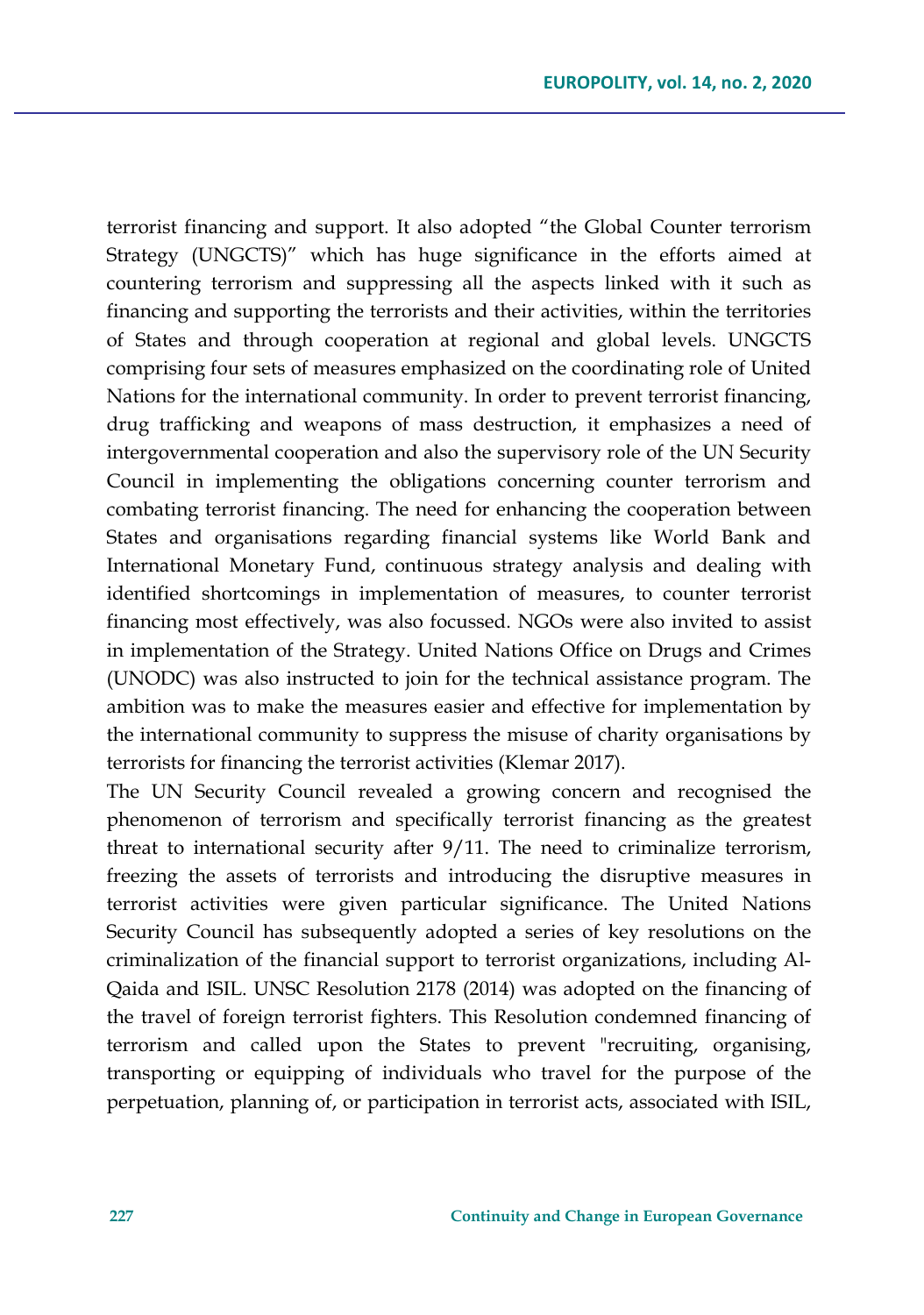Al-Nusra Front [ANL] and other affiliates or splinter groups of Al-Qaeda" (S. Council 2014).

UNSC Resolution 2199 (2015) was adopted on the criminalization of any direct or indirect trade involving ISIL as well as UNSC Resolutions 2368 (2017) and 2396 (2017) also focussed on terrorist financing. All these UNSC resolutions were approved under Chapter VII of the United Nations Charter and created an obligation for the Member States to implement appropriate course of action and also highlighted the requirement of identifying and assessing the risks of terrorist financing within their economies (UNODC 2018).

The UN Security Council also established the Security Council Committee pursuant to its resolutions 1267 (1999), 1989 (2011) and 2253 (2015) concerning ISIL (Da'esh), Al-Qaida, and associated individuals, groups, undertakings and entities (UNODC 2018).

UNSC Resolution 1267 was of great significance as it deviated from other soft law instruments established by United Nations before 9/11 and invoked chapter VII of the United Nations by making it binding for all the Member States and sanctioned the Taliban regime in Afghanistan. It also made it obligatory for the Member States to freeze the funds, financial resources and other assets that belonged to Taliban as well as prevent citizens and foreign nationals in the territories of the Member States from involvement in terrorist financing.

UNSC Resolution 1373 is another important instrument to deal with terrorist financing. It emphasized on harmonizing international cooperation in combating terrorism, through obligation on States to assist other States in the investigation procedure in order to collect proof on financing the terrorist acts, sanctioned State-sponsored terrorism and made obligations on States to not only freeze assets of persons involved in terrorist financing but also amend their criminal legislation to sanction the individuals, groups and entities linked to terrorist financing. The criminalization of financing includes funds and donations either directly or indirectly intended for terrorism financing. However, some sources like ransom for kidnapping and exploitation of natural resources are also included recently. UNSC Resolution 1373 also recommended the formation of Counter-Terrorism-Committee (CTC) which comprised of representatives of all Security Council members. CTC was formulated to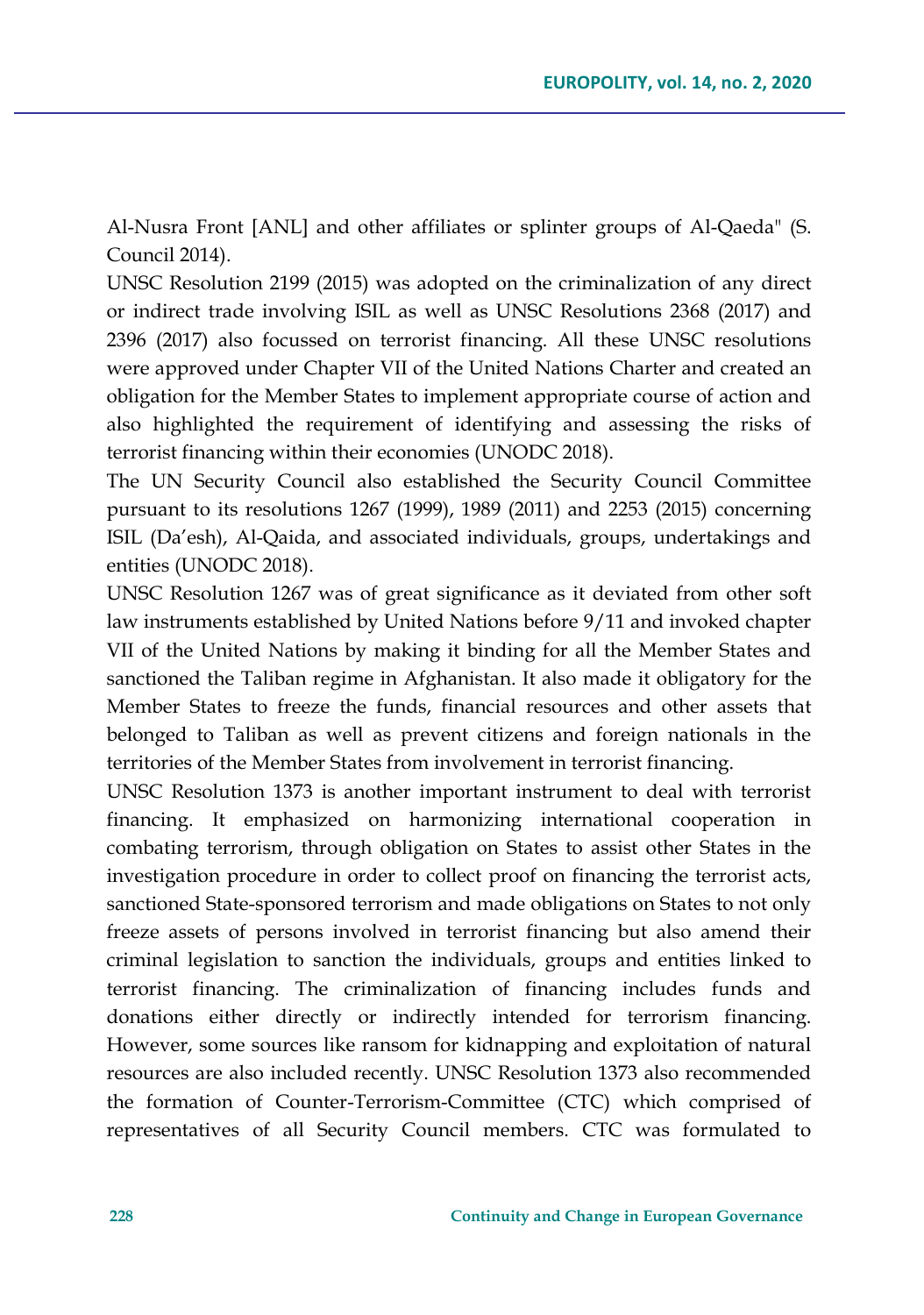provide support in enhancing their capability of fighting terrorism and all the challenges linked with it like overcoming the facilitation and financing of terrorism. CTC also takes overview of the difficulties faced by the Member States in countering and combating terrorism and financing of terrorism. It also suggests the UN Security Council to formulate the best measures for overcoming the difficulties and challenges encountered by the Member States in suppressing terrorist financing. In assessing the level of implementation of binding measures, CTC can suggest the changes and modification in domestic legislation of a State to conform to the recommendations of the resolution. This provides the way for creating tailor-made provisions in compliance with the specific conditions and requirements of different regions. In 2004, CTC was recommended to visit the Member States to provide more efficient ways of assistance and also to cooperate with other bodies of United Nations for which purpose CTC was restructured to join with special Bureau and the Counter Terrorism Executive Directorate (CTED).In building an effective system and facilitating more efficient freezing of assets of individuals and organisations involved with terrorism, the Security Council created a Working Group for the implementation of Resolution 1566 dealing with measures for combating individuals, terrorist organisations and related persons (Klemar 2017).

Sanctions imposed by UNSC resolution 1267 and other related resolutions are against sale and supply of arms, military vehicles and other equipment to the Taliban regime, Osama bin Laden, Al-Qaida and other individuals and organizations involved in terrorist activities. UNSC Resolution 1373 is of a different nature and scope requiring States to take intensive actions to prevent support and funds to terrorist organizations andcriminalizes terrorist financing along with freezing all assets related to them immediately. However, this resolution does not institute a list of individuals or organizations considered as terrorists. It keeps it open for each State to make this determination and to take appropriate measures (Jean-Francois Thony 2007).

4.1.Challenges in implementation of UNSC resolutions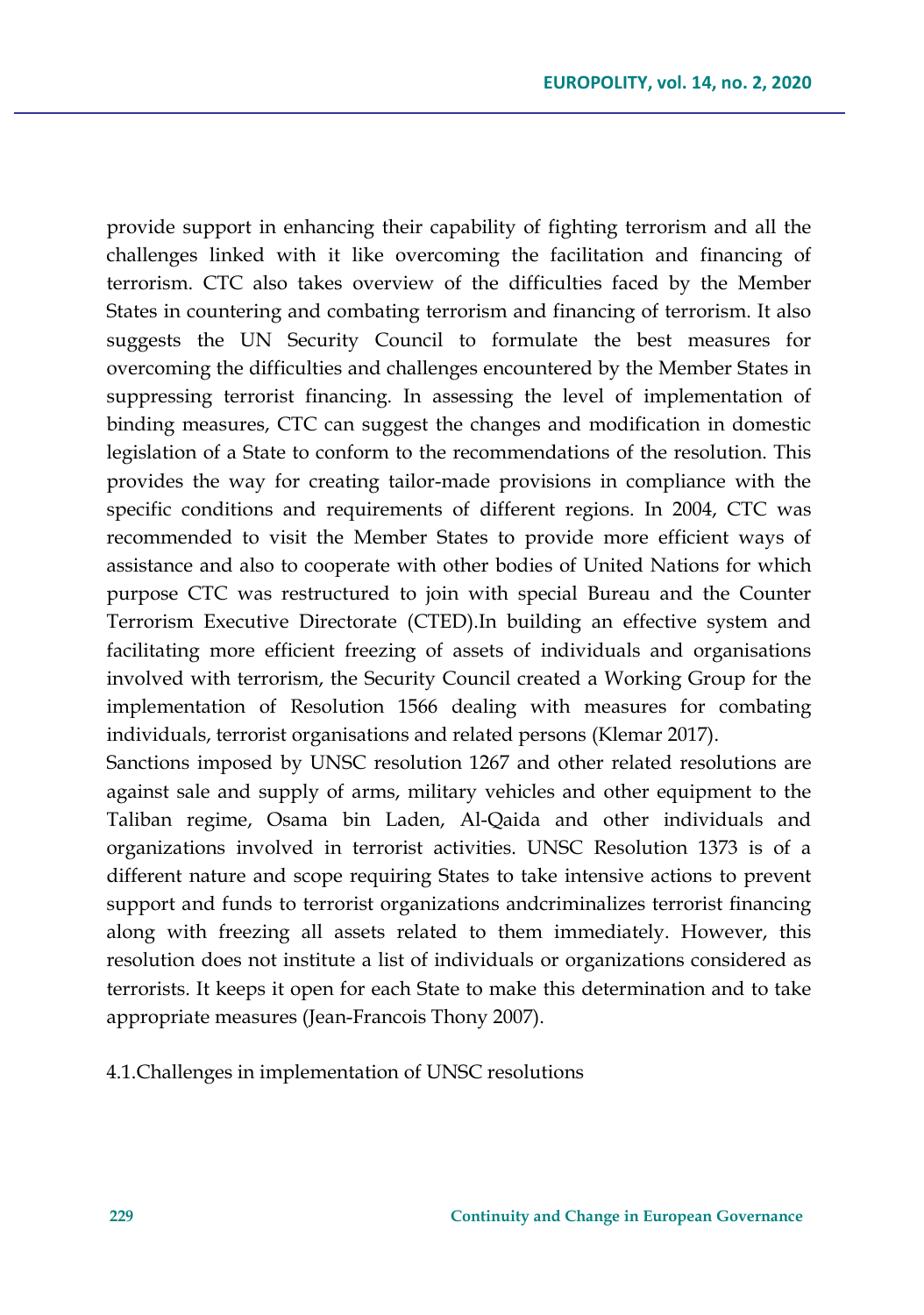The absence of a legal framework in many States to implement the provisions of the UNSC resolutions is one of the key challenges. The changes and adaptations in the National legislation framework is a vital step to be taken by the States. Banks and financial institutions holding the accounts may have a reluctance to use the above resolutions. So, there is a need of establishing a national authority with the responsibility to monitor the implementation of the UN resolutions.

The establishment of a sanction system in case of violation of the obligations by a person and instituting of a mechanism to ensure the freezing process by financial institutions is highly recommended by UN resolutions. UNSC Resolution 1267 and other subsequent resolutions did not provide any time frame for which the freezing of assets should be carried out. Setting a timeframe is important for freezing of accounts and a procedure is required for lifting the freezing of assets of the individuals or organizations that are considered to be involved in financing of the terrorist acts (Jean-Francois Thony 2007).

It is also of great importance to be in line with existing national risk assessment guidance which is provided by United Nations Office on Drugs and Crimes and other UN bodies which are assigned according to a specific state's circumstances. There are three stages of a risk assessment; identification, analysis and evaluation. A risk assessment is important as it takes an all inclusive approach to analyse the short comings in implementation of UNSC resolutions in a specific region or area. So, the risk assessment covers the latest developments regarding criminal activities and their complete analysis. It also analyses the capacity and needs of competent authorities which are involved in combating terrorist financing, law enforcement agencies complemented by qualitative information. Moreover, it can also use the information provided by independent and external studies and public information on vulnerability to terrorist financing.

The first stage in terrorist financing risk assessment is the identification of the criminal environment including the security information and terrorism profile of a specific country which is under analysis. A complete understanding of the criminal activities taking place in a given country is important for an effective terrorist financing risk assessment of that specific country or region where terrorist financing acts are committed and proceeds of criminal acts are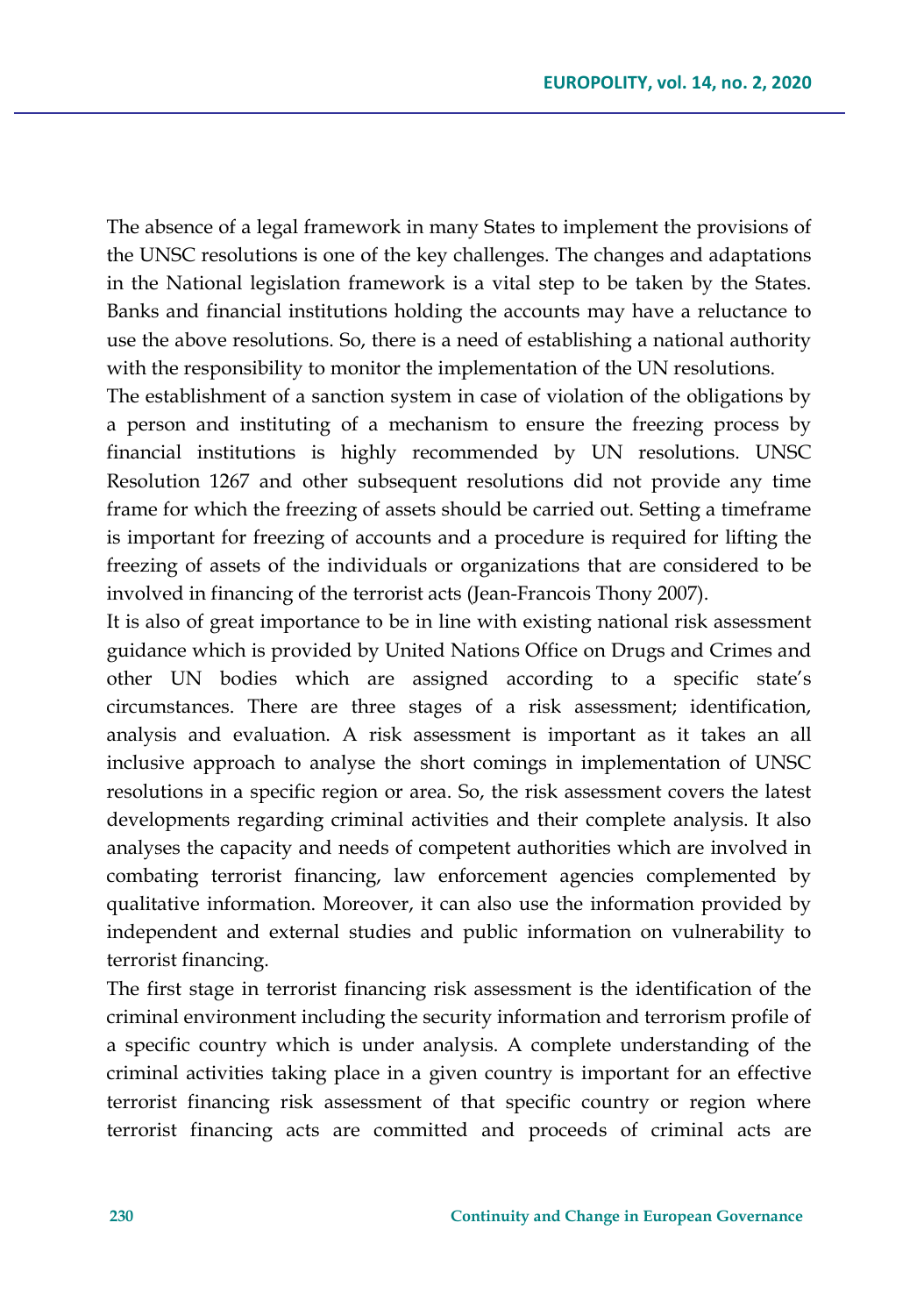laundered. In order to gather information on criminal environment of a specific country, it is essential to collect the general and specific information on the size of illegal activities. Identifying the national threats by analysing the quantitative data on progress in crimes and prosecution information is fundamental to the process of risk assessment. If the quantitative data is missing or keeping the quantitative record is not a part of a country's legislation then qualitative data and expert's opinion can serve the purpose. Many States have shared their information in this regard with the countries in close security partnership. The security environment information and terrorism profile need to be shared by neighbouring countries when a regional risk assessment of terrorist financing is required. So, the sharing of information between UN Member States is particularly developed in case of regional risk assessment. In many cases of terrorist attacks recently, it appeared that the terrorists had a criminal record of being involved in theft, drug trafficking and selling imitation goods. Moreover, weapons and other materials are found to be provided by criminal groups to the terrorist groups.

The next important step in terrorist financing risk assessment is the identification of the threats that the country or region is facing. It is of utmost importance to compile a list of potential terrorist financing threats and vulnerabilities, the important sections exploited for terrorist financing and the reasons why those are not intercepted or deprived of illegal assets.

Vulnerabilities are also identified in terrorist financing risk assessment. Vulnerabilities refer to gaps or weaknesses in a country's measures against terrorist financing. Identification of these vulnerabilities and addressing them effectively is of paramount importance. The measures against moneylaundering or terrorist financing may include the elements like reporting entities' ownership controls, record of identification documents and financial transactions records with customers, suspicious financial transactions reports, counter-terrorist financing supervision and the country's administrative sanction framework. The analysis of suspicious transactions, international cooperation with financial intelligence units and non-financial intelligence entities and national cooperation with competent authorities are also included in preventive measures. The investigative and criminal frameworks in a State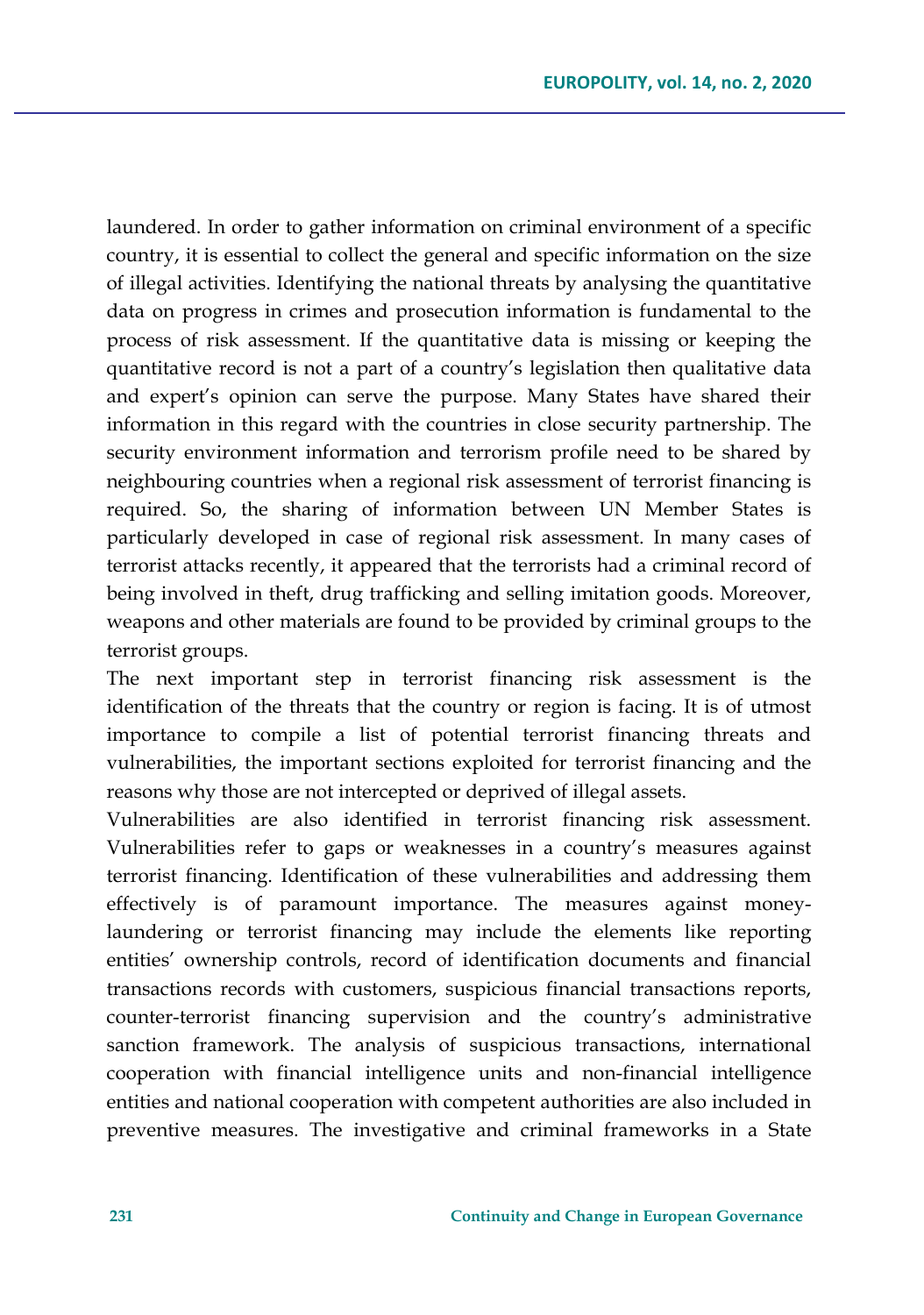include the effectiveness of the analysis of suspicious transaction reports, investigative techniques and the dedication of resources. Moreover, the effectiveness of the cooperation with other authorities, the capacity to punish perpetrators of terrorist financing activities and the capacity to confiscate assets issued from criminal activities or aimed at financing terrorist activities also play a key role as preventive measures (UNODC, Guidance manual for Member States on terrorist financing risk assessments 2018).

# **CONCLUSIONS**

The inability of the United Nations in formulating a commonly agreed upon definition of "terrorism" has had a huge impact on effectively countering terrorist financing. Furthermore, the difficulty in concluding an agreement on a broad and reliable definition of terrorism led initially to the adoption of a thematic approach to suppress terrorism and terrorist financing. Therefore, the international conventions were negotiated mainly on certain categories of offenses without defining the term 'terrorism'. However, the intent element in the favor of 'sharply narrowed and highly elaborated' material elements made the conventions and acts criminalized by them vulnerable to criticism of being sectoral and based on personal and material causes (Tofangsaz 2018).

CTF efforts proved to be useful in many cases for tracing operatives of crime and for finding connections between individuals involved in terrorist financing. A financial record is much more reliable than other forms of intelligence when there is a need to reconstruct events after terrorist attacks and better understand the modus operandi of a terrorist group or organization (Bures 2012).

It would not be justified to remark the UN counter terrorism legal framework as totally unsuccessful. Despite, its limitations, this framework has established an important foundation on which further improvement can be made. However, for doing so, it is important to underscore that there remains space for more area specific and tailor-made drafting of such legal framework enabling it to deal with all the challenges related to a specific geographical region. The 'one fits for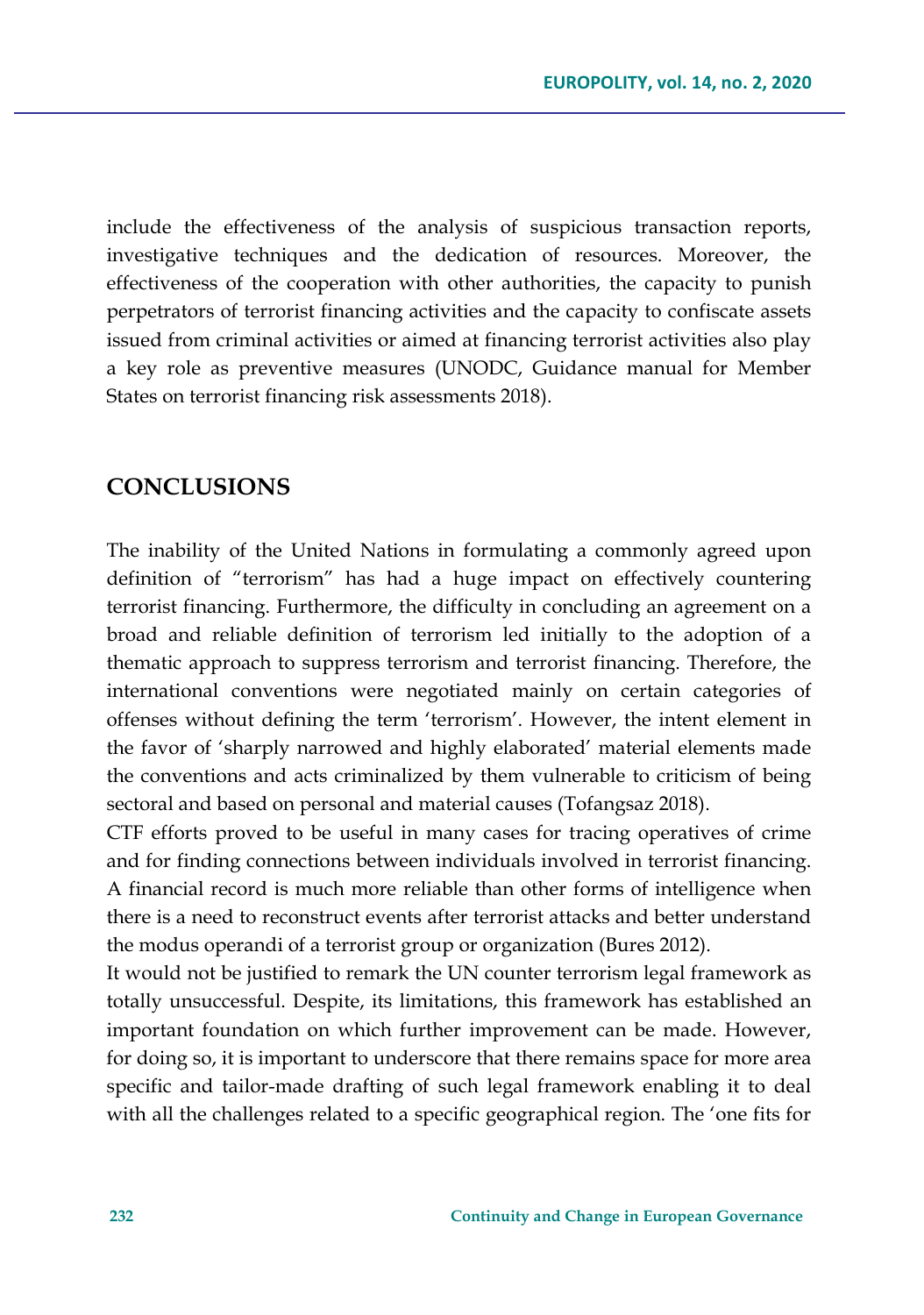all' approach cannot be justified as every geographical region has its own specific requirements. Furthermore, in order to limit the ability of terrorists and their organisations to get their required finances, there is a need to apply a series of actions universally which would also require a new international legal framework. It may be highlighted that the issue of Human Rights of victims of terrorism is also an important aspect to be addressed while countering the acts of terrorism and terrorists financing. United Nations Global Counter Terrorism Strategy adopted by UN General Assembly is an appreciable step taken in this regard which clearly identified this issue. This is also emphasized by UN Legal Counsel and by the adoption of UNSC Resolution 1730. However, more needs to be done in this regard as well.

# **REFERENCES**

- Al-Khulaifi, Mohammed A. 2018. "Terror Financing: A Crime That Requires Global Responses." *Qatar Tribune*. 16 April.
- Bauer, Katherine. 2017. "The Evolution of Methodologies in terrorist financing." *Strategic Sectors, Security & Politics*. IeMed Mediterranean Year Book 2017
- Bures, Oldrich. 2012. "Private Actors in the Fight Against Terrorist Financing: Efficiency Versus Effectiveness." *Studies in Conflict & Terrorism*: 712-732.
- Jean-Francois Thony, Cheong-Ann Png. 2007. "FATF Special Recommendations and UN Resolutions on the financing of terrorism." *Journal of financial crime*: 150-169.
- Johnson, Jeffery M. & Carl Jensen. 2010. "The Financing of terrorism." *The Journal of Justice & International studies*. 10.
- Keohane, Robert O. 2009. "The contingent legitimacy of multilateralism." In *Multilateralism under challenge: power, international order and structural change*, by Ramesh Thakur and John Triman Edward Newman.